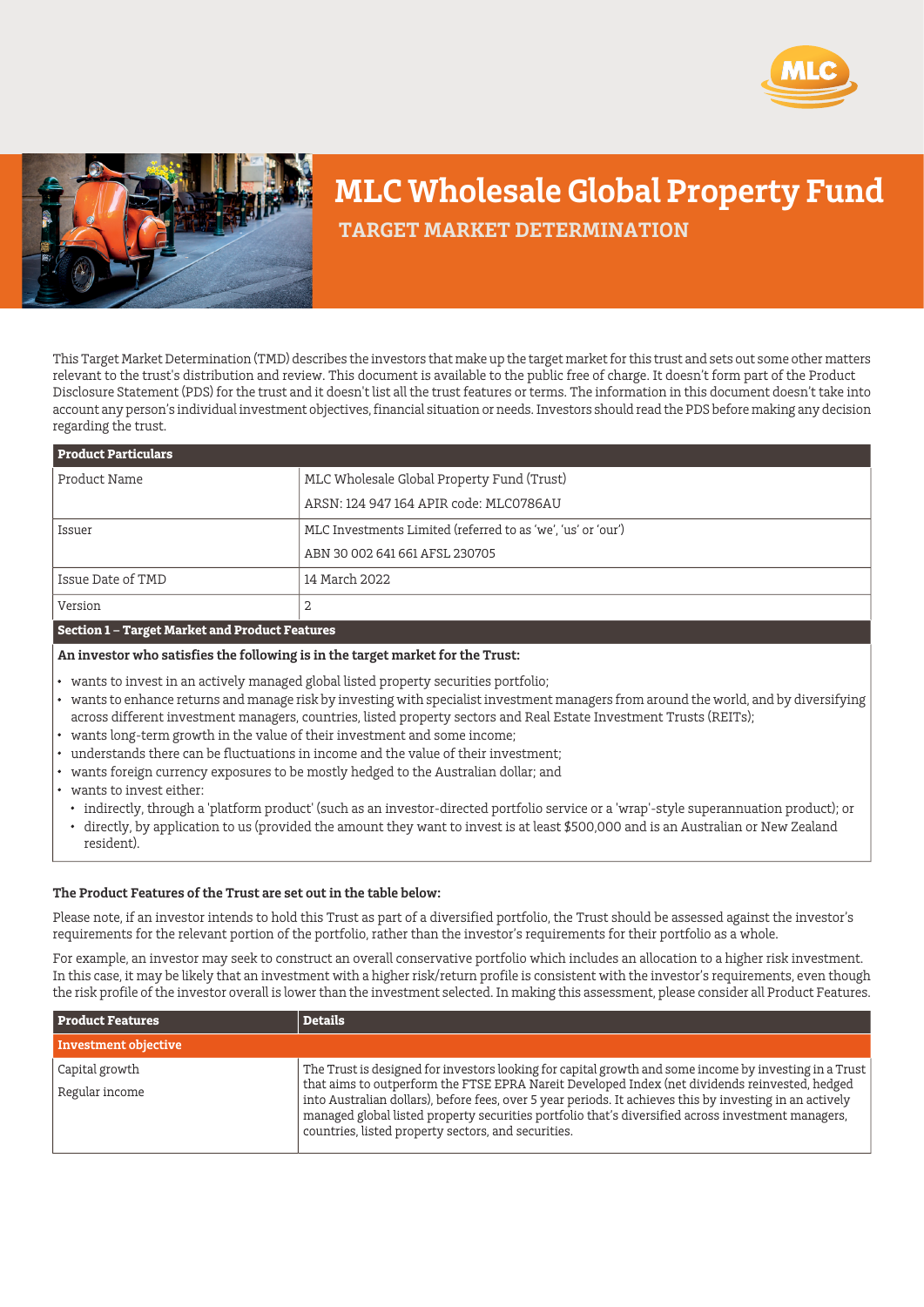Target Market Determination



| Product use as a percentage of an investor's portfolio  |                                                                                                                                                                                                                                                   |  |
|---------------------------------------------------------|---------------------------------------------------------------------------------------------------------------------------------------------------------------------------------------------------------------------------------------------------|--|
| Core Component (25-75%)                                 | The Trust is designed for use as a core or satellite component of an investor's broader portfolio of                                                                                                                                              |  |
| Satellite (<25%)                                        | investments.                                                                                                                                                                                                                                      |  |
| <b>Investment timeframe</b>                             |                                                                                                                                                                                                                                                   |  |
| Long term                                               | The Trust is designed for investors who are looking to make a long-term investment, with at least 7 year<br>timeframe.                                                                                                                            |  |
| <b>Risk and Return</b>                                  |                                                                                                                                                                                                                                                   |  |
| Very high risk & return                                 | The Trust is designed for investors seeking the potential for higher returns and are willing to accept very<br>high risk (estimated as 6 or more negative annual returns in any 20 year period).                                                  |  |
| <b>Redemption frequency</b>                             |                                                                                                                                                                                                                                                   |  |
| Daily                                                   | In normal circumstances, the Trust processes withdrawals each business day. For further information<br>refer to the PDS.                                                                                                                          |  |
| <b>Section 2 - Distribution Channels and Conditions</b> |                                                                                                                                                                                                                                                   |  |
| <b>Distribution Channels</b>                            | <b>Distribution Conditions</b>                                                                                                                                                                                                                    |  |
| Direct (non-intermediated) wholesale<br>investor        | By application to us, provided the amount to be invested (and maintained) is at least \$500,000.                                                                                                                                                  |  |
| Platform                                                | Through a 'platform product' (such as an investor-directed portfolio service or a 'wrap'-style<br>superannuation product).                                                                                                                        |  |
| Advised                                                 | This Trust may be distributed to investors by a Licensee or their Authorised Representative (as defined<br>by law) (known as a financial adviser) who provides personal financial product advice.                                                 |  |
| <b>Section 3 - Review Triggers and Review Periods:</b>  |                                                                                                                                                                                                                                                   |  |
| <b>Review triggers</b>                                  |                                                                                                                                                                                                                                                   |  |
| Significant product change                              | We make a significant change to the Trust.                                                                                                                                                                                                        |  |
| Trust performance                                       | The Trust has significantly and persistently not achieved its investment objective.                                                                                                                                                               |  |
| Significant breach                                      | We commit a significant breach of financial services law where the breach relates to the design or<br>distribution of the Trust.                                                                                                                  |  |
| Significant dealings outside of TMD                     | We identify significant dealings outside of the TMD.                                                                                                                                                                                              |  |
| Complaints from investors and distributors              | We receive a significant and unexpected number of complaints, in respect of one or more calendar<br>quarters, in relation to the Trust's design (including its features, terms or conditions) or the manner in<br>which the Trust is distributed. |  |
| Notification from ASIC                                  | We receive a notification from ASIC raising serious concerns regarding the design or distribution<br>of the Trust.                                                                                                                                |  |
| <b>Mandatory review periods</b>                         |                                                                                                                                                                                                                                                   |  |
| <b>Review frequency</b>                                 |                                                                                                                                                                                                                                                   |  |
| Initial review                                          | Within 9 months after the issue date.                                                                                                                                                                                                             |  |